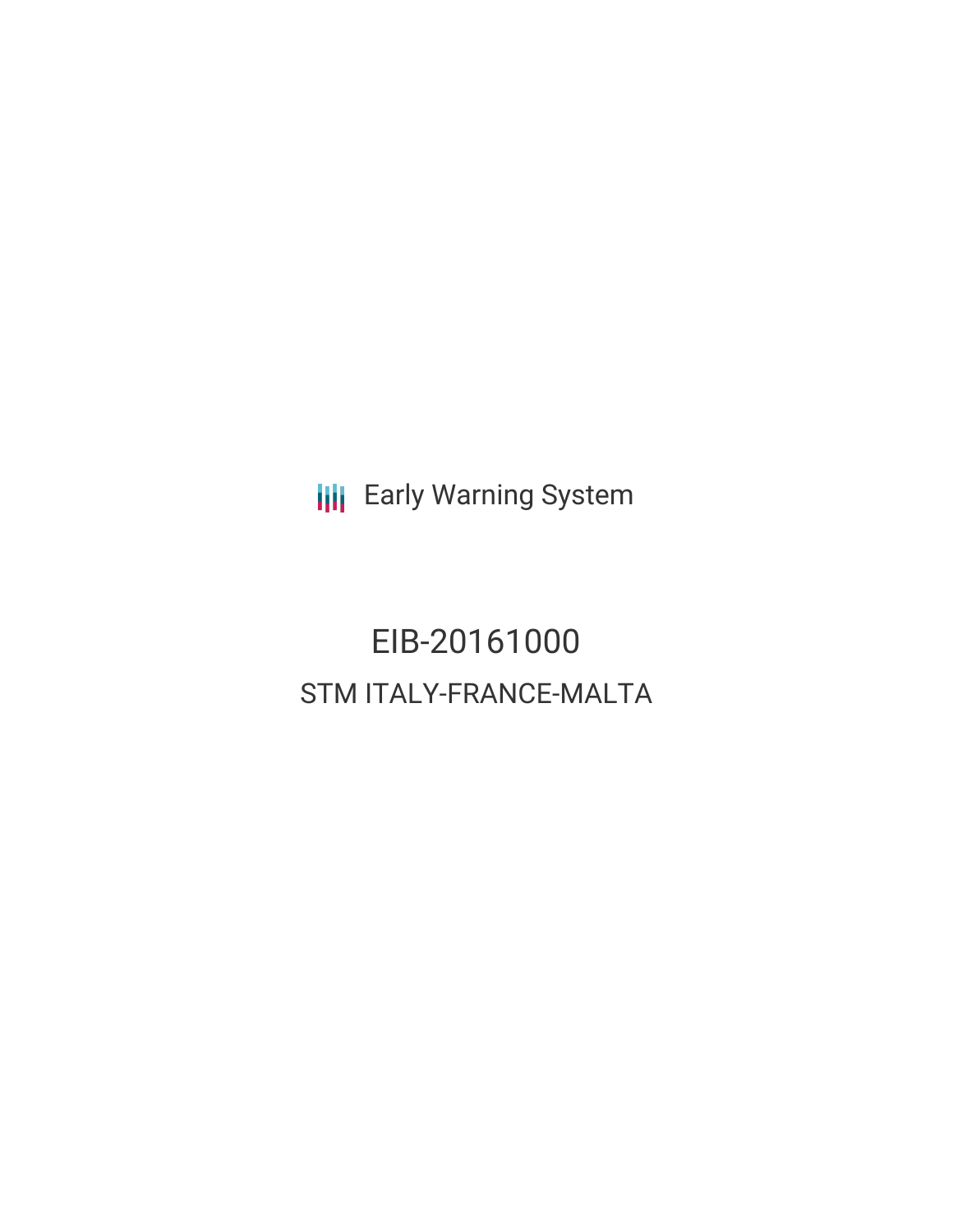# **Quick Facts**

| <b>Countries</b>              | France, Italy, Malta           |
|-------------------------------|--------------------------------|
| <b>Financial Institutions</b> | European Investment Bank (EIB) |
| <b>Status</b>                 | Approved                       |
| <b>Bank Risk Rating</b>       | U                              |
| <b>Voting Date</b>            | 2017-08-22                     |
| <b>Borrower</b>               | Stmicroelectronics NV          |
| <b>Sectors</b>                | Industry and Trade             |
| <b>Investment Type(s)</b>     | Loan                           |
|                               |                                |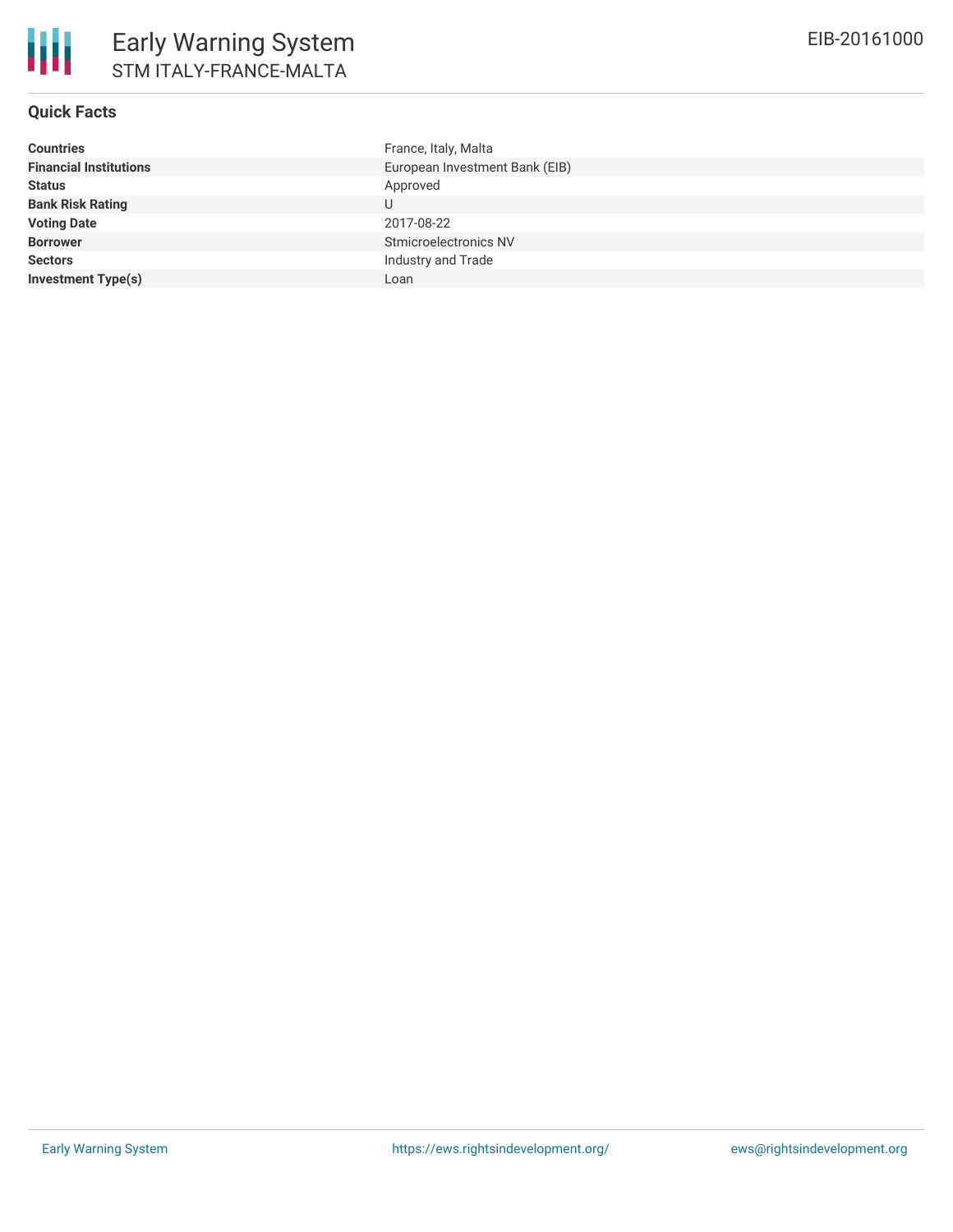

# **Project Description**

According to EIB website, the project relates to the research, development and innovation (RDI) activities and the investment programme of the promoter focused on the development of the technologies and products for the next generation of semiconductor devices in the years 2017-2018. The project also includes R&D capital expenditure as well as some investments in pilot lines, lines capacity increase and clean room expansions.

EIB financing/loan amount is not disclosed. The project is not subject to mandatory environmental impact assessment.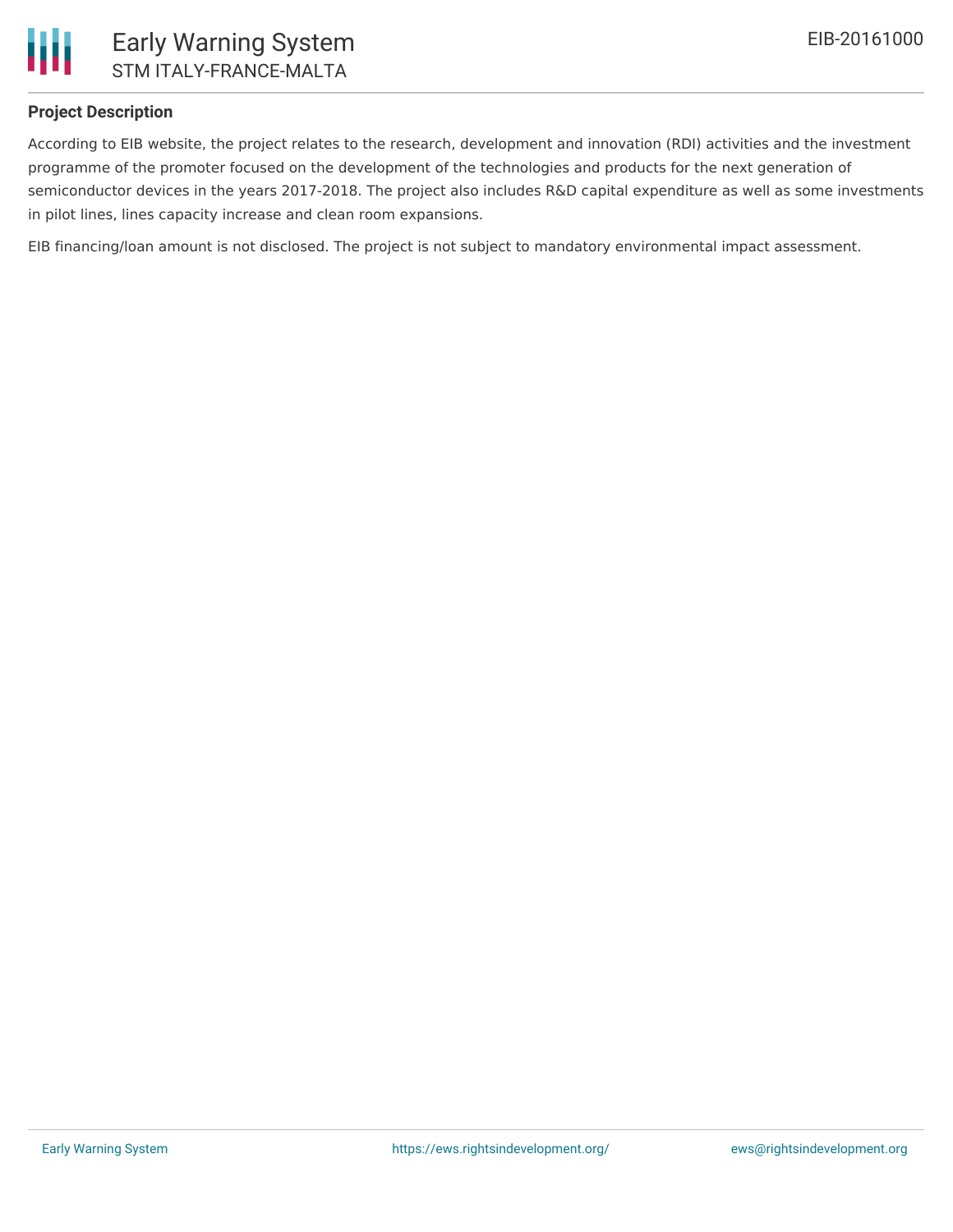

### **Investment Description**

European Investment Bank (EIB)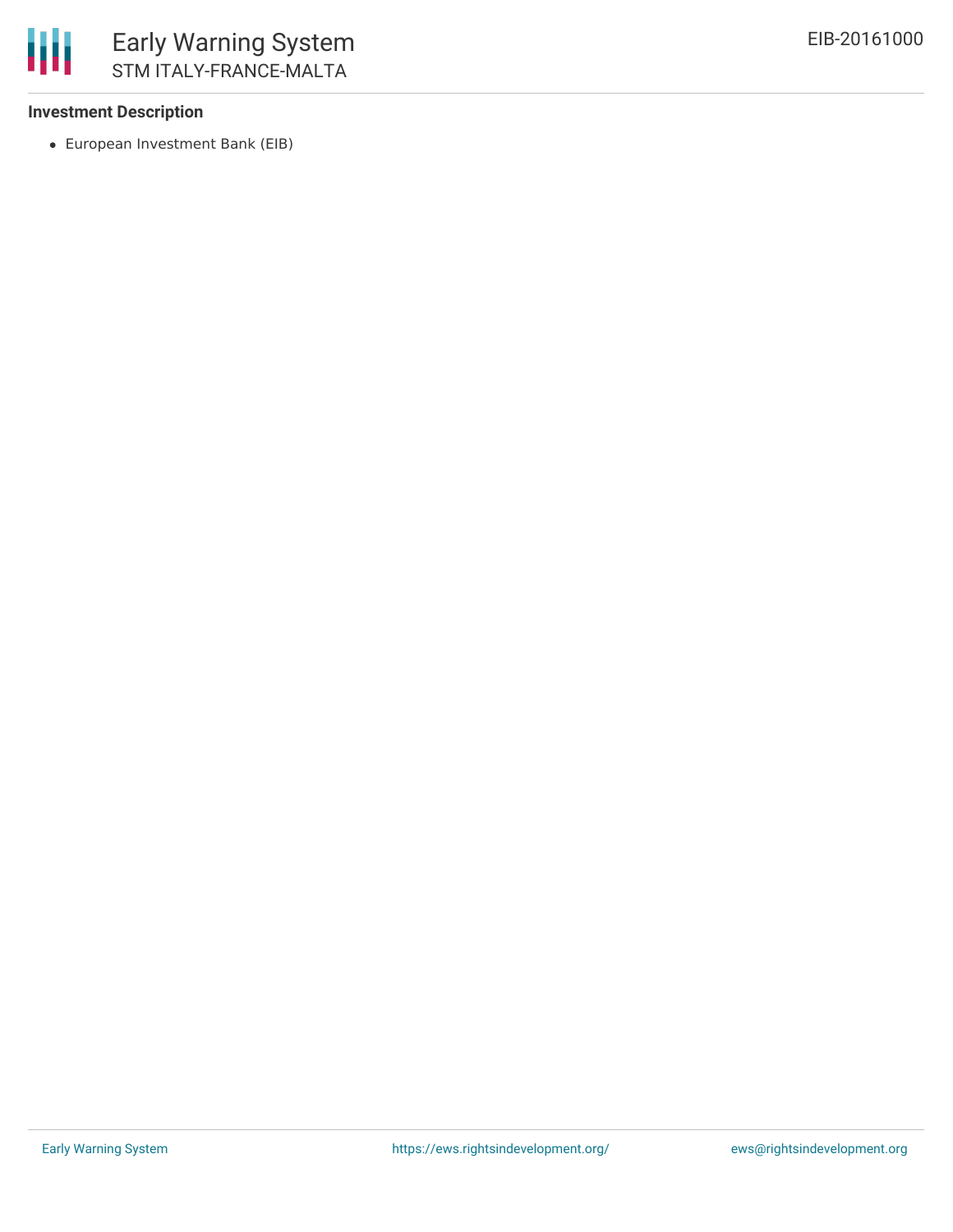## **Contact Information**

No contact information provided at the time of disclosure.

### ACCOUNTABILITY MECHANISM OF EIB

The EIB Complaints Mechanism is designed to facilitate and handle complaints against the EIB by individuals, organizations or corporations affected by EIB activities. When exercising the right to lodge a complaint against the EIB, any member of the public has access to a two-tier procedure, one internal - the Complaints Mechanism Office - and one external - the European Ombudsman. A complaint can be lodged via a written communication addressed to the Secretary General of the EIB, via email to the dedicated email address complaints@eib.org, by completing the online complaint form available at the following address: http://www.eib.org/complaints/form, via fax or delivered directly to the EIB Complaints Mechanism Division, any EIB local representation office or any EIB staff. For further details, check:

http://www.eib.org/attachments/strategies/complaints\_mechanism\_policy\_en.pdf

When dissatisfied with a complaint to the EIB Complaints Mechanism, citizens can then turn towards the European Ombudsman. A memorandum of Understanding has been signed between the EIB and the European Ombudsman establishes that citizens (even outside of the EU if the Ombudsman finds their complaint justified) can turn towards the Ombudsman on issues related to 'maladministration' by the EIB. Note that before going to the Ombudsman, an attempt must be made to resolve the case by contacting the EIB. In addition, the complaint must be made within two years of the date when the facts on which your complaint is based became known to you. You can write to the Ombudsman in any of the languages of the European Union. Additional details, including filing requirements and complaint forms, are available at: <http://www.ombudsman.europa.eu/atyourservice/interactiveguide.faces>.